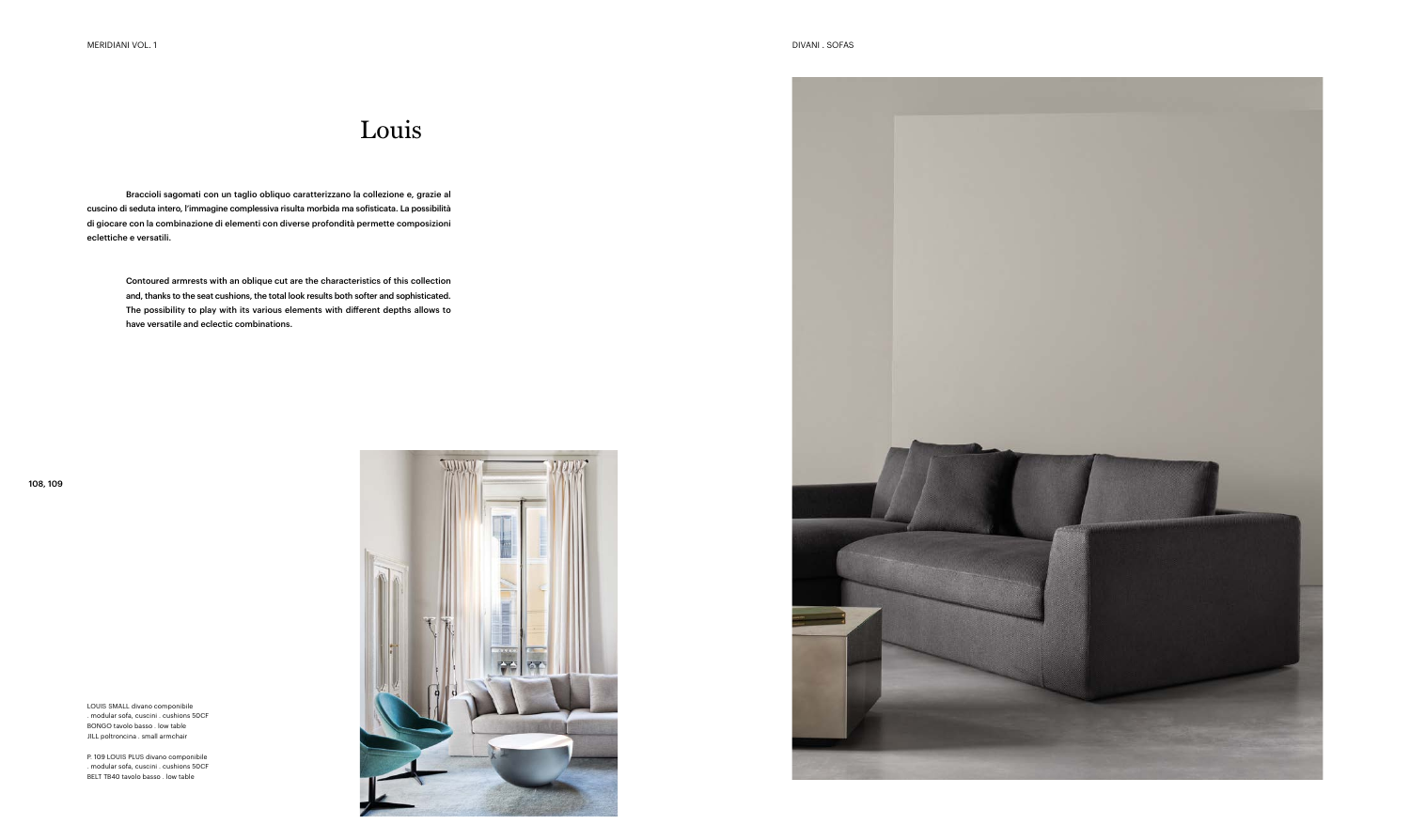

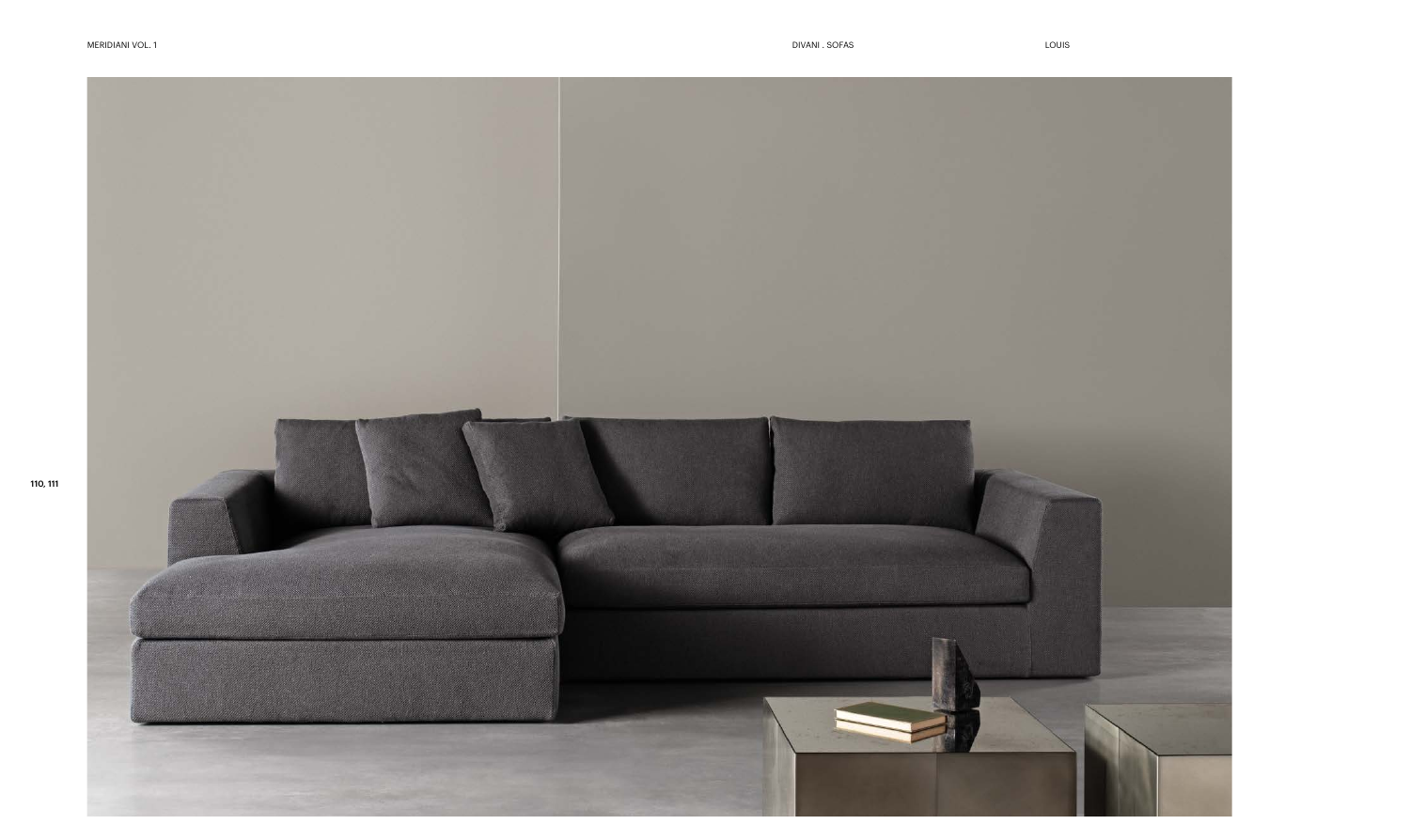# LOUIS PLUS 2007

cuscino bracciolo - arm cushion PLUS

82 *32"28* ຊ *19"69*

**EN**  $\cdot$  sofas and modul



| · sofas and modular units with    |
|-----------------------------------|
| removable covers                  |
| • fixed cover for leather version |
| • wooden frame                    |
| · non-deformable polyurethane pad |
|                                   |

• black ABS feet

ioining

• metal brackets for modular units

reinforced feathers

optional

• The Small and Plus models may be used together

• sofabed with metal electric-welded

base

130 105 130

190

CORNER 105

• mattress in polyurethane and anallergic fibre

# **DE**

#### •Abziehbare Sofas und Anbauelemente • Fester Lederbezug • Holzgestell • Polsterung aus unverformbaren adding PU-Schäumen • Füße ABS Schwarz • Metallverbindungen zur Befestigung der Anbauelemente • Sitzkissen PU-Schäume und Abdeckung Polsterdaune • Rückenkissen Polsterdaunen •Armkissen Polsterdaunen - optional

#### •Die Module Small and Plus sind untereinander kombinierbar

#### • Sofabett mit ausfaltbarem Metall-Matratzenrahmen • Matratze aus antiallergischen PU-Schäumen

### **FR**

- canapés et éléments modulables déhoussables
- •fixes pour version en cuir
- structure en bois
- •rembourrage en polyuréthane indéformable
- pieds noirs en ABS
- plaques en métal pour fixage des éléments
- coussin assise en polyuréthane et plumes renforcées
- coussin dos en plumes renforcées • coussin accoudoir en plumes renforcées - optioneel
- Les modèles Small et Plus sont modulaires entre eux
- canapé-lit avec sommier en métal électro soudé
- matelas en polyuréthane et fibre anallergique

#### **ES**

- sofá elementos modulares
- desenfundables
- •revestimiento fijo para versión en piel • estructura de madera
- •relleno en poliuretano indeformable
- patas negras en ABS
- abrazaderas en metal para fijar elementos
- cojín asiento en poliuretano y pluma soportada
- cojín respaldo en pluma soportada
- cojín brazo en pluma soportada opcional
- Los modelos Small y Plus son modulares entre sí
- sofá-cama con somier en metal
- electrosoldado
- colchón en poliuretano y fibra
- no alérgica





160

160













\* se usato come angolo aggiungere cuscino bracciolo

in case the unit is used as a corner, add the armrest cushion

112, 113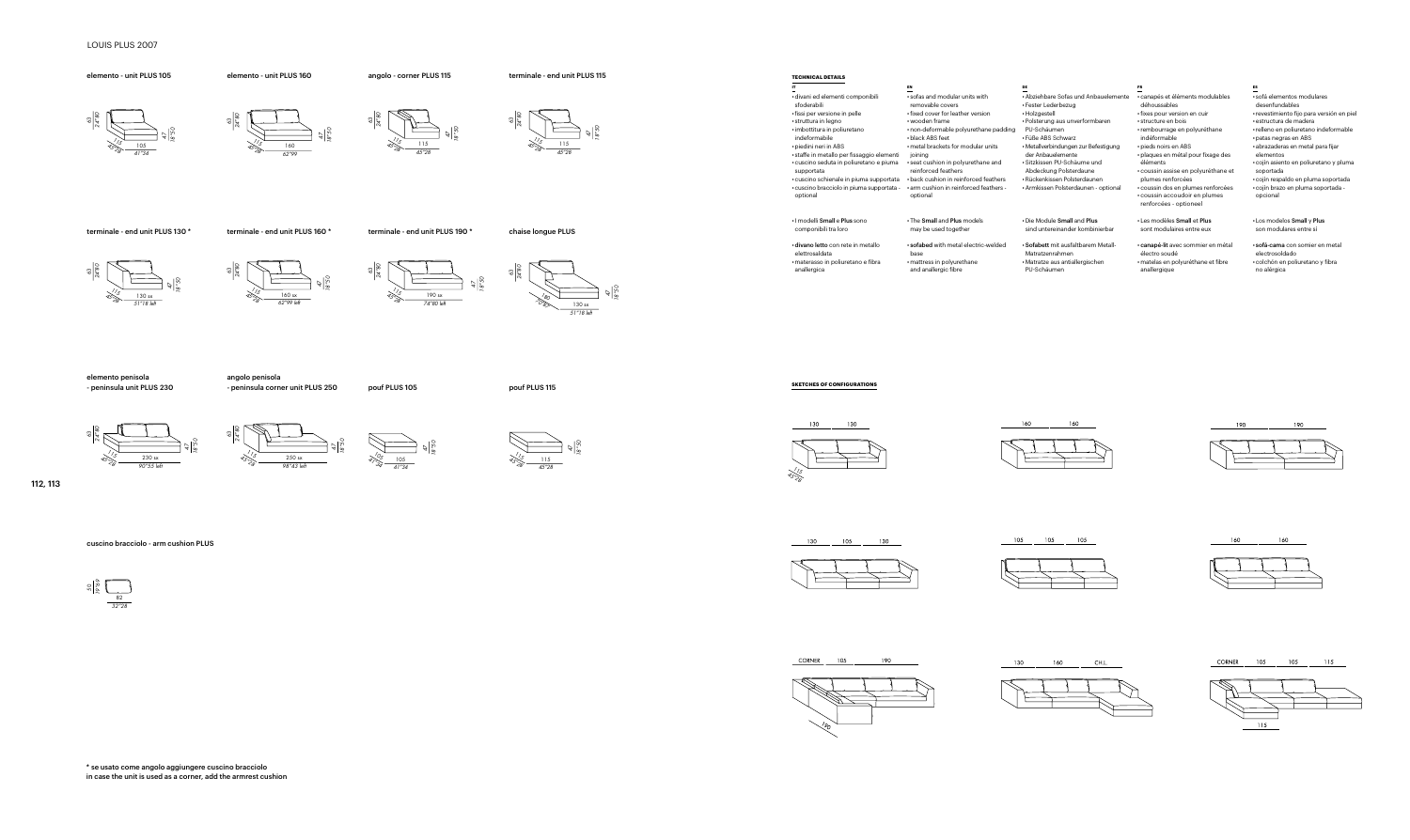

LOUIS SMALL divano componibile . modular sofa cuscini . cushions 50CF, ADRIAN 50R, 55 tavoli bassi . low tables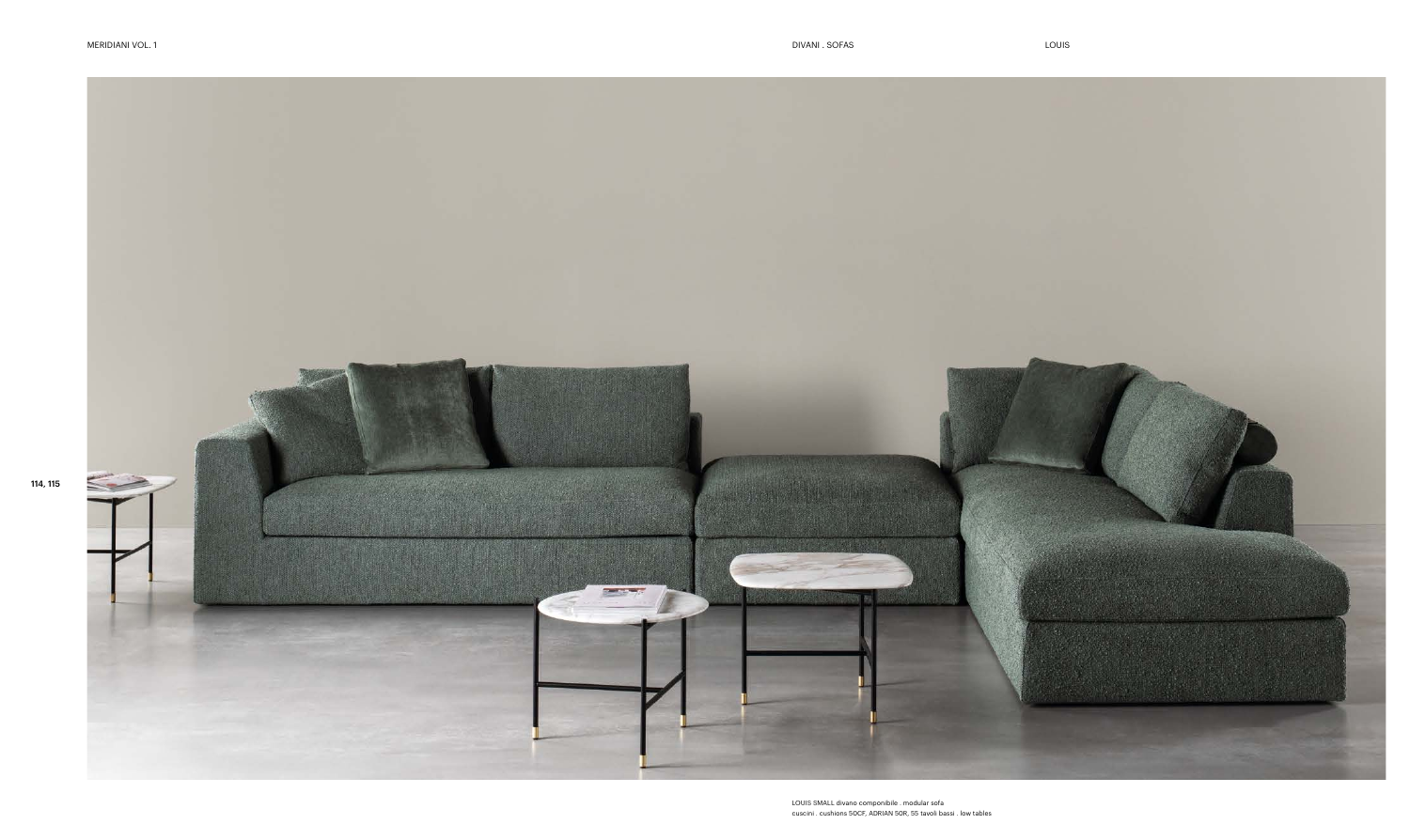

LOUIS SMALL divano componibile . modular sofa<br>LOUIS poggiatesta rullo . headrest roll

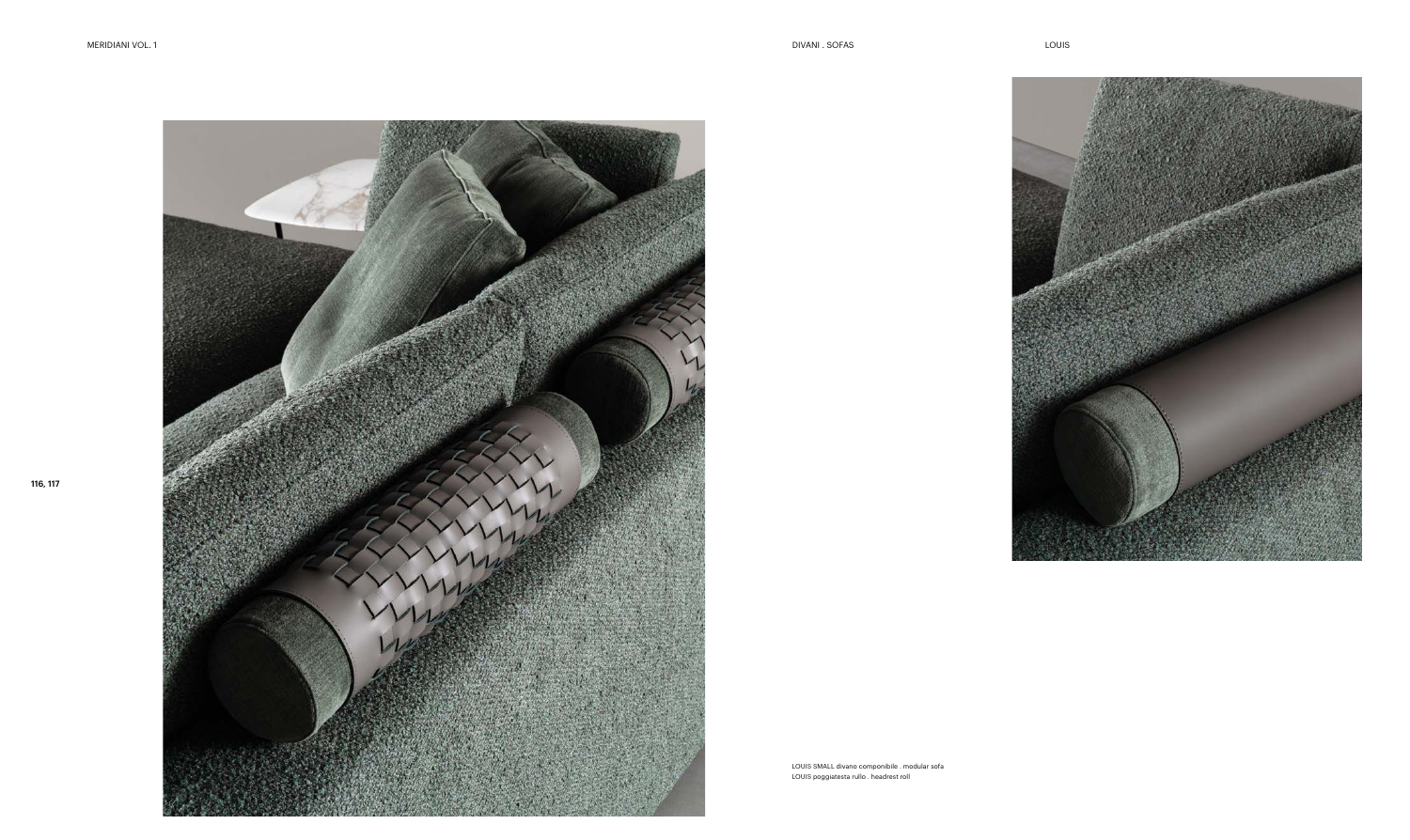

118, 119

LOUIS SMALL, LOUIS PLUS divano componibile . modular sofa cuscini . cushions 42CS, 50CS HARDY QUATTRO 40, HARDY UNO tavoli bassi . low tables FARRELL pouf